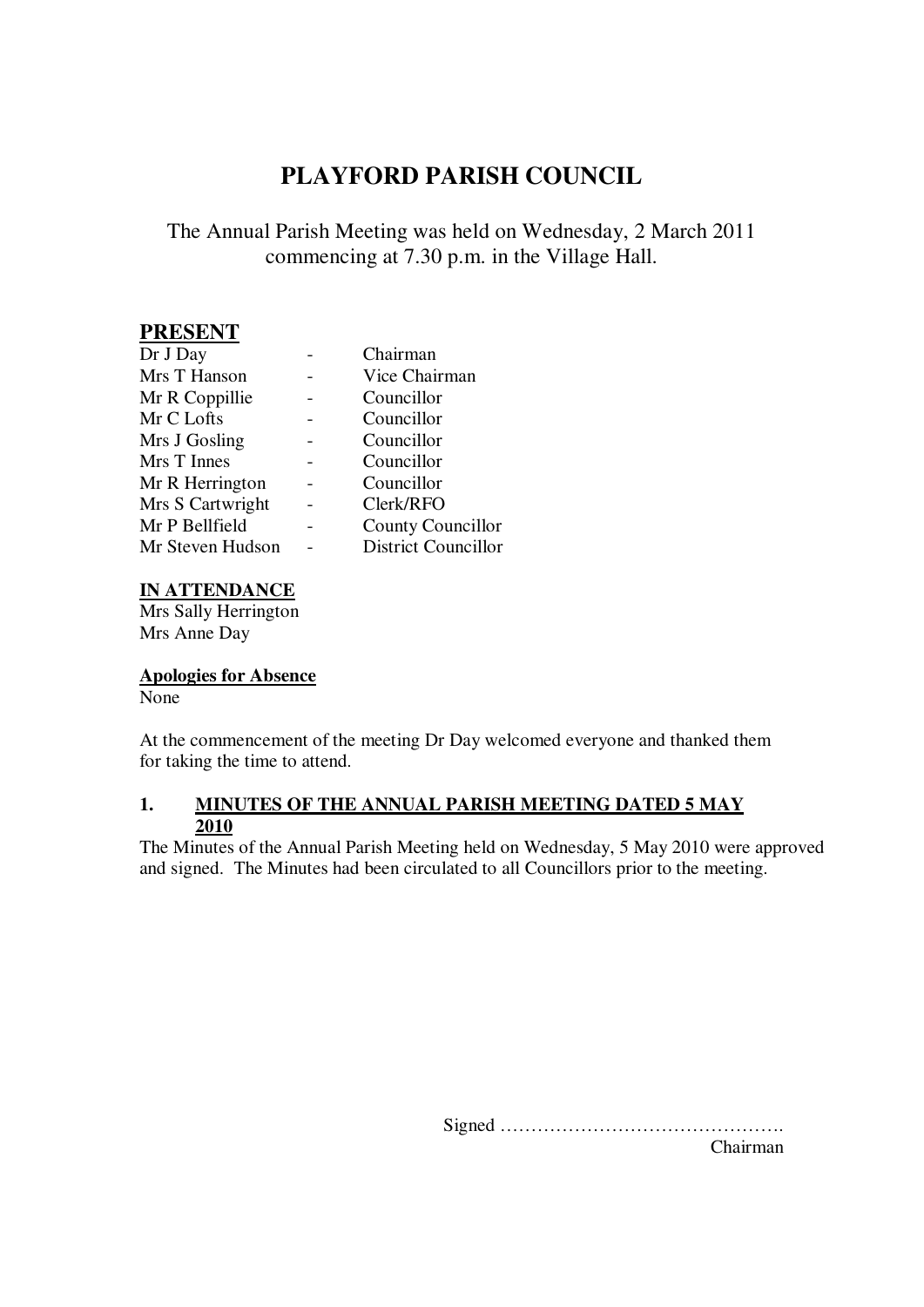## **2. MATTERS ARISING FROM THE MINUTES**

No matters arising.

# **3. CHAIRMAN'S REPORT**

The Chairman reported that Playford has enjoyed a peaceful and safe year and that the Probation Team continued to do a very good job cutting the grass and maintaining the kerbsides. The WI had been busy keeping the village free of litter and the bore site up from Brook Lane and owned by Anglian Water has been tidied up. He reported that the Highway Department have been maintaining the roads and had done a good job keeping them open during December with heavy snowfall. Planning applications; – there had been several most of which were uncontroversial. The AMG have made much progress in implementing change recommended in the Parish Plan. The Chairman reported that much of the achievement in this regard is down to the dedication and hard work of Phil Holmes and Carol Ramsden who he would like to thank. Finally the Chairman thanked Sarah Cartwright, the Clerk of the Parish Council for her hard work and fellow councillors and all those who have contributed to the maintenance of the quality of life in the Parish. For a full copy of the Chairman's report please go to www.playford.org.uk/parishcouncil .

# **4. COUNTY COUNCILLOR PETER BELLFIELD'S REPORT**

Cllr Peter Bellfield had produced a written report for the year 2010/11 which had been emailed to the Clerk prior to the meeting. A copy of his report can be viewed at www.playford.org.uk/parishcouncil . In summary he reported that the process of the Local Government Review has been stopped thus after more than three years of uncertainty they could start to plan ahead. Last autumn the coalition announced that the grant over three years would be reduced by 28%. As a result SCC will have to reduce expenditure by between £120m and 145m over the next three years from a budget of a little under £600m per annum excluding education, which is ring fenced. They plan to do this in three steps, £40m plus in each of the first two years and £30m in the third year. This "New Strategic Direction" proposes that SCC be more of a facilitator than a provider of services. Certain areas have gone out to consultation and already they have had many expressions of interest in taking over the services, such as Suffolk Traded Services (catering, cleaning etc), parkland, libraries, crossing patrols safety camera services, highway maintenance and County Homes for the elderly. Looking to the voluntary and the private sector to provide services is not new, almost half the road maintenance at present is undertaken by them as is 80% of adult care.

Signed ……………………………………….

Chairman